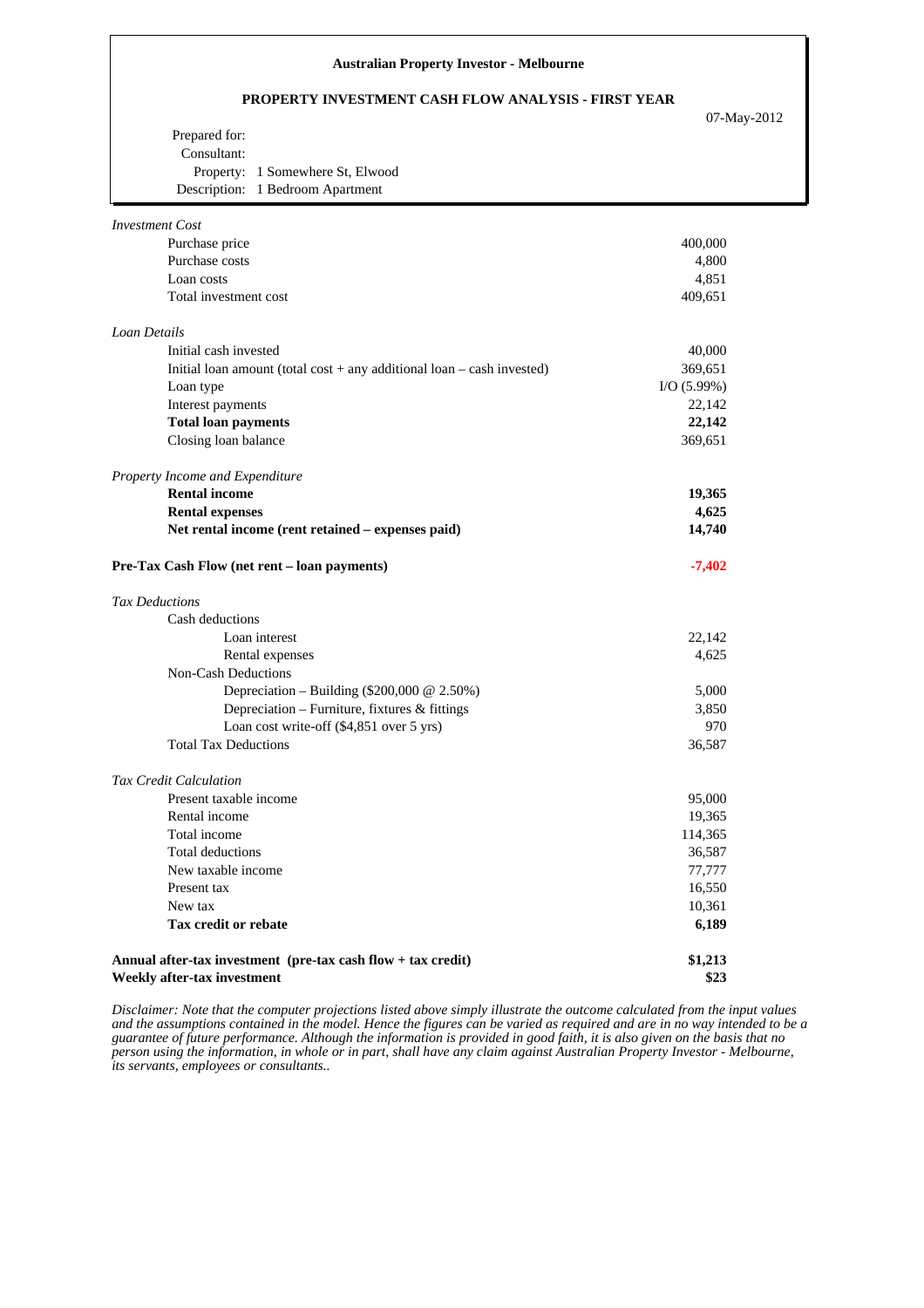# **Tabulated breakdown of items contributing to first year cash flow**

### **INVESTMENT COST**

| Purchase price                      | 400,000   |
|-------------------------------------|-----------|
| Purchase costs                      | 4,800     |
| Loan costs                          | 4,851     |
| <b>Total investment cost</b>        | \$409,651 |
| <b>Purchase Costs</b>               |           |
| Conveyancing costs:                 | 2,000     |
| Govt. Stamp duty:                   | 2,800     |
| <b>Total Purchase costs:</b>        | \$4,800   |
| <b>Loan Costs</b>                   |           |
| Establishment fees (0.50% of loan): | 1,848     |
| Mortgage insurance (0.32% of loan): | 1,183     |
| Mortgagee's solicitor's fees:       | 1,000     |
| Valuation fees:                     | 300       |
| Registration of mortgage:           | 230       |
| Registration of title:              | 115       |
| Search fees:                        | 175       |
| <b>Total loan costs:</b>            | \$4,851   |
| <b>FINANCE</b>                      |           |
| Initial cash invested               | 40,000    |

| Initial cash invested                                                     | 40.000     |
|---------------------------------------------------------------------------|------------|
| Initial loan amount (total cost $+$ any additional loan $-$ initial cash) | 369.651    |
| Loan type                                                                 | I/O(5.99%) |
| Interest payments                                                         | 22.142     |
| <b>Total loan payments</b>                                                | \$22,142   |
| Closing loan balance                                                      | 369.651    |
|                                                                           |            |

### **Initial Investment & Loan Amount**

|                          | Investment | Loan      | <b>Total Cost</b> |
|--------------------------|------------|-----------|-------------------|
| Property cost:           | 40,000     | 360,000   | 400,000           |
| <b>Renovation costs:</b> | $\theta$   |           |                   |
| Purchase costs:          | $\theta$   | 4,800     | 4,800             |
| Furniture costs:         | $\theta$   |           |                   |
| Loan costs:              | $\theta$   | 4.851     | 4.851             |
| <b>Totals:</b>           | \$40,000   | \$369,651 | \$409,651         |

#### **Loan Details**

| Loan type:                           | $IO Yrs 1-40$ |
|--------------------------------------|---------------|
| Interest rate $(yr 1)(% )$           | 5.99          |
| Loan amount $(\$\)$ :                | \$369.651     |
| Loan costs (written off over 5 yrs): | \$4,851       |
| Monthly payment:                     | \$1,845       |
| <b>Annual payment:</b>               | \$22,142      |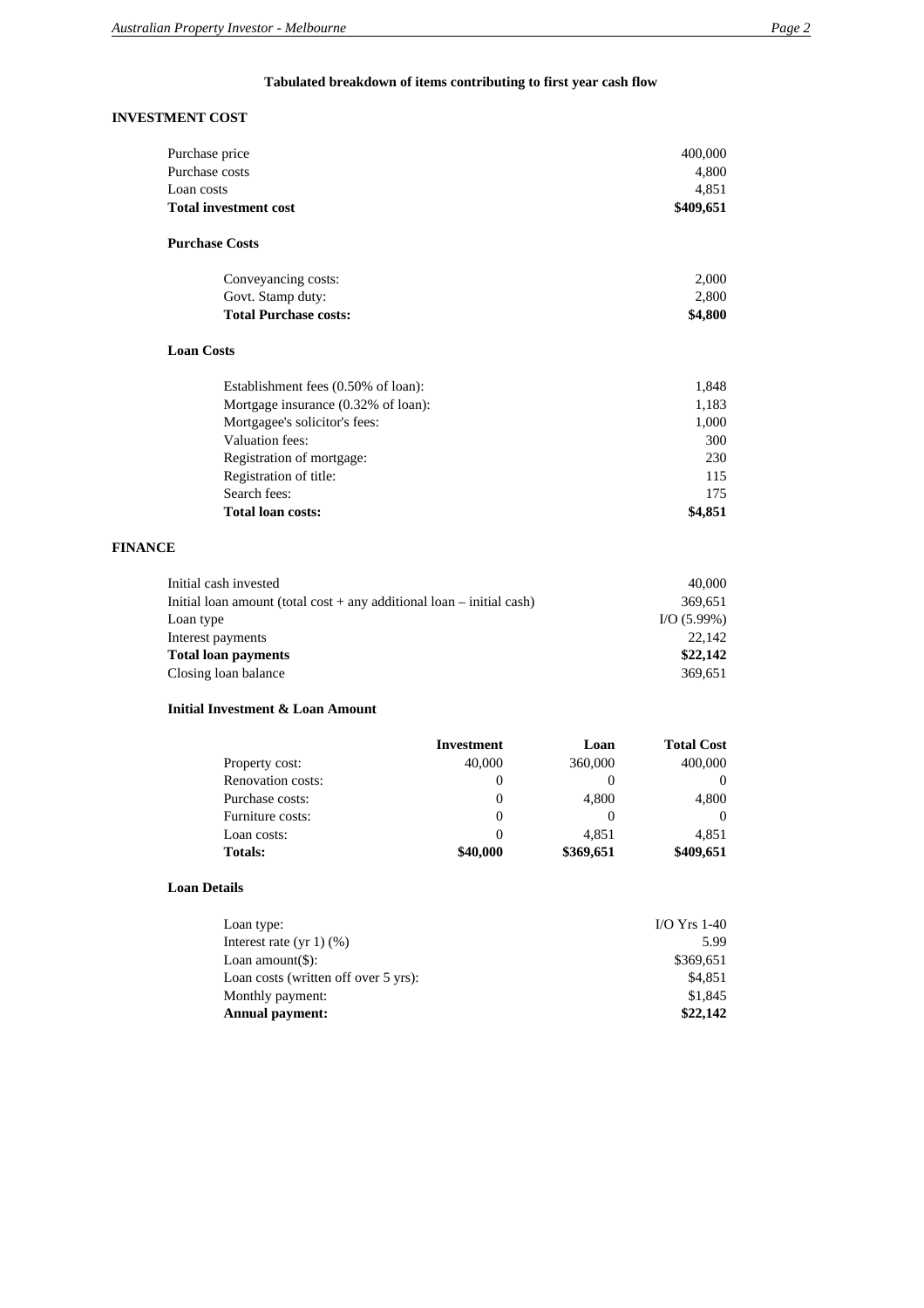### **PROPERTY INCOME & EXPENDITURE**

| Rental income                                                                                                               | 19,365          |
|-----------------------------------------------------------------------------------------------------------------------------|-----------------|
| Gross yield (rental income/property value)                                                                                  | 4.84%           |
| Rental expenses                                                                                                             | 4,625           |
| Net rental income (rent retained $-$ expenses paid)<br>Net yield (net rental income/property value)<br><b>Rental Income</b> | 14.740<br>3.68% |
| Rent per week:                                                                                                              | 380             |
| Potential annual rent:                                                                                                      | 19,760          |
| Vacancy rate:                                                                                                               | 2.00%           |

## **Rental Expenses**

| <b>Regular Expenses:</b>              |       |         |
|---------------------------------------|-------|---------|
| Agent's commission (7.70%):           | 1,491 |         |
| Letting fees:                         | 380   |         |
| Rates:                                | 1,200 |         |
| Insurance:                            | 254   |         |
| Body corporate:                       | 1,300 |         |
| Total regular expenses:               |       | 4,625   |
| Special expenses:                     |       | 0       |
| <b>Total expenses:</b>                |       | \$4,625 |
| Regular expenses as % of annual rent: |       | 23.41%  |
| Net yield or Capitalisation rate:     |       | 3.68%   |

**Annual rent: \$19,365**

#### **PRE-TAX CASH FLOW**

| <b>Item</b>                       | <b>Cash Amount</b> |
|-----------------------------------|--------------------|
| Rental income                     | 19,365             |
| Rental expenses                   | 4,625              |
| Loan interest                     | 22,142             |
| Principal payments                | $\Omega$           |
| Cash investments                  | $\Omega$           |
| <b>Pre-tax cash flow (year 1)</b> | $-7,402$           |

## **TAX DEDUCTIONS**

| Cash deductions                                    |          |
|----------------------------------------------------|----------|
| Loan interest                                      | 22.142   |
| Rental expenses                                    | 4,625    |
| <b>Non-Cash Deductions</b>                         |          |
| Depreciation – Building (\$200,000 $\omega$ 2.50%) | 5.000    |
| Depreciation – Furniture, fixtures $\&$ fittings   | 3,850    |
| Loan cost write-off (\$4,851 over 5 yrs)           | 970      |
| <b>Total Tax Deductions</b>                        | \$36,587 |

## **Depreciation on the building (Capital allowance)**

| Property value:                  | 400,000 |
|----------------------------------|---------|
| Depreciable amount:              | 200,000 |
| Depreciation allowance rate (%): | 2.50    |
| <b>Depreciation claim:</b>       | \$5,000 |

## **Depreciation of fittings (diminishing value method)**

| Item             | Value    | <b>Effective Life</b> | <b>Depreciation</b> |
|------------------|----------|-----------------------|---------------------|
|                  |          | (vrs)                 |                     |
| General fittings | 12,000   | 15.00                 | 1.600               |
| Low-value pool   | 12,000   | 4.00                  | 2.250               |
| <b>Total</b>     | \$24,000 |                       | \$3,850             |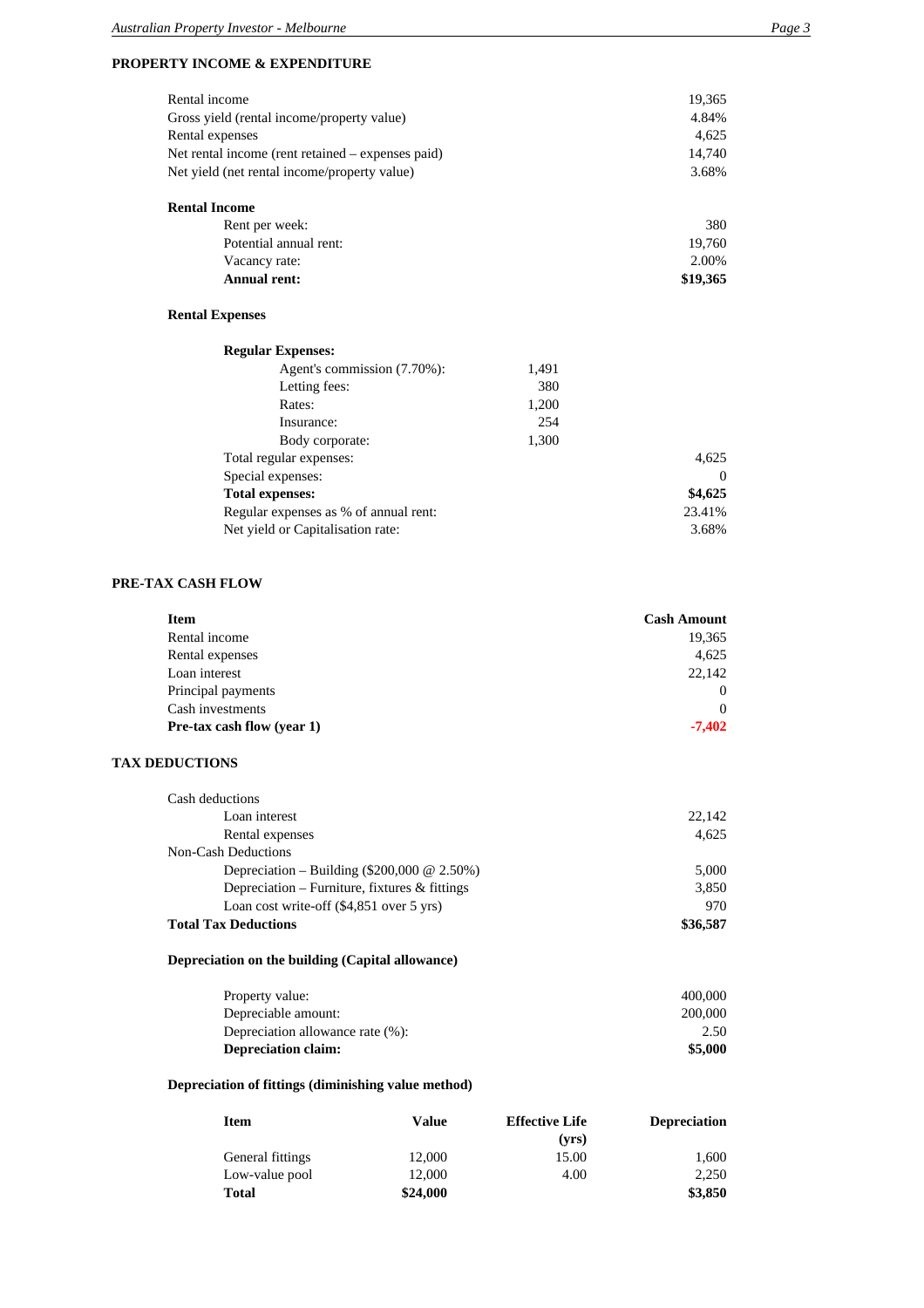## **TAX CREDIT CALCULATION**

| Annual after-tax investment (pre-tax cash flow $+$ tax credit)<br>Weekly after-tax investment | \$1,213<br>\$23 |
|-----------------------------------------------------------------------------------------------|-----------------|
| <b>AFTER-TAX CASH FLOW</b>                                                                    |                 |
| Tax credit or rebate                                                                          | 6,189           |
| New tax                                                                                       | 10,361          |
| Present tax                                                                                   | 16,550          |
| New taxable income                                                                            | 77,777          |
| Total deductions                                                                              | 36,587          |
| Total income                                                                                  | 114,365         |
| Rental income                                                                                 | 19,365          |
| Present taxable income                                                                        | 95,000          |

### **CASH FLOW PROJECTIONS**

To estimate future cash flows, assumptions have been made with regard to change over time in rental income, rental expenses and taxable income. Rental income is assumed to increase at 3.00% per year from year 1. Rental expenses are assumed to increase at 3.00% per year from year 1.

| <b>Cash flow items</b>  | <b>Initial</b> | 1yr      | 2yr      | 3yr      | 5yr      | 10 <sub>vr</sub> |
|-------------------------|----------------|----------|----------|----------|----------|------------------|
| Rental income           |                | 19.365   | 19.946   | 20.544   | 21.795   | 25,267           |
| Cash invested           | 40,000         | $\Omega$ | $\Omega$ | $\Omega$ | $\Omega$ | $\Omega$         |
| Principal payments      |                | $\Omega$ | $\Omega$ | $\Omega$ | $\Omega$ | $\Omega$         |
| Interest payments       |                | 22,142   | 22,142   | 22,142   | 22,142   | 22,142           |
| Rental expenses         |                | 4.625    | 4.764    | 4.907    | 5.206    | 6,035            |
| Pre-tax cash flow       | $-40,000$      | $-7,402$ | $-6,960$ | $-6,505$ | $-5,552$ | $-2,910$         |
| Tax deductions          |                | 36.587   | 37.919   | 36.506   | 35.113   | 33.703           |
| Tax credits             |                | 6,189    | 6,466    | 5,688    | 4,568    | 3,037            |
| After-tax cash          | $-40,000$      | $-1,213$ | $-494$   | $-817$   | $-984$   | 127              |
| After-tax cash flow     | $-40,000$      | $-1,213$ | $-494$   | $-817$   | $-984$   | 127              |
| Cost /(income) per week |                | 23       | 10       | 16       | 19       | (2)              |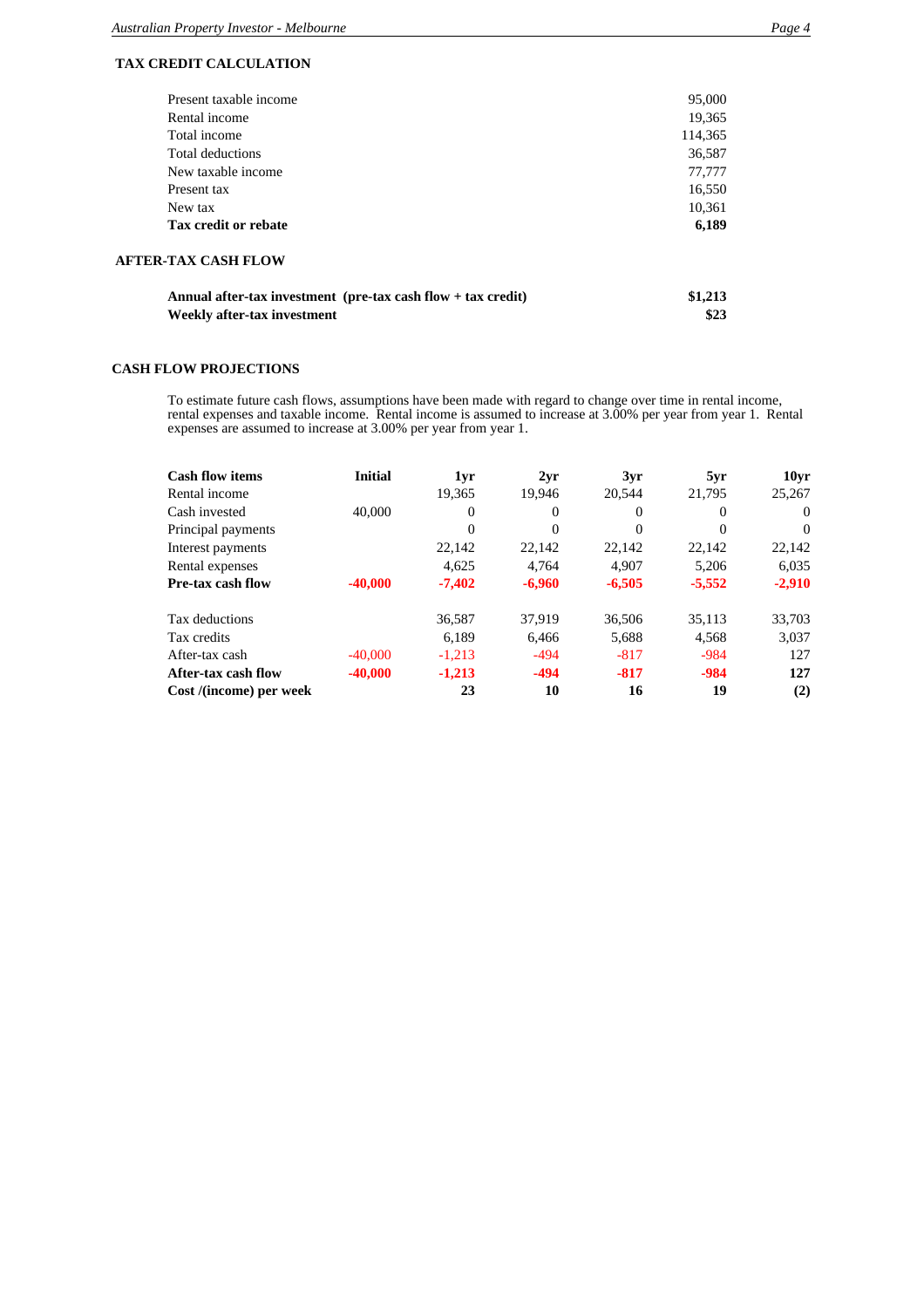

**Cash flow projections over 25 years**

| Year             | Rental   | Loan     | Rental   | Pre-tax    | <b>Tax credit</b> | After-tax  |  |
|------------------|----------|----------|----------|------------|-------------------|------------|--|
|                  | income   | payments | expenses | cash flow  |                   | cash flow  |  |
|                  |          |          |          | $$-40,000$ |                   | $$-40,000$ |  |
| 1yr              | \$19,365 | \$22,142 | \$4,625  | $$-7,402$  | \$6,189           | $$-1,213$  |  |
| 2yr              | \$19,946 | \$22,142 | \$4,764  | $$-6,960$  | \$6,466           | $$-494$    |  |
| 3yr              | \$20,544 | \$22,142 | \$4,907  | $$-6,505$  | \$5,688           | $$-817$    |  |
| 4yr              | \$21,160 | \$22,142 | \$5,054  | $$-6,036$  | \$5,070           | $$ -966$   |  |
| 5yr              | \$21,795 | \$22,142 | \$5,206  | $$-5,552$  | \$4,568           | $$ -984$   |  |
| 6yr              | \$22,449 | \$22,142 | \$5,362  | $$-5,055$  | \$3,788           | $$-1,267$  |  |
| 7yr              | \$23,123 | \$22,142 | \$5,523  | $$-4,542$  | \$3,401           | $$-1,141$  |  |
| 8yr              | \$23,816 | \$22,142 | \$5,688  | $$-4,014$  | \$3,142           | $$-872$    |  |
| 9yr              | \$24,531 | \$22,142 | \$5,859  | $$-3,470$  | \$3,081           | $$ -389$   |  |
| 10 <sub>yr</sub> | \$25,267 | \$22,142 | \$6,035  | $$-2,910$  | \$3,037           | \$127      |  |
| 11yr             | \$26,025 | \$22,142 | \$6,216  | $$-2,333$  | \$3,001           | \$668      |  |
| 12yr             | \$26,805 | \$22,142 | \$6,402  | $$-1,739$  | \$2,770           | \$1,031    |  |
| 13yr             | \$27,610 | \$22,142 | \$6,594  | $$-1,127$  | \$2,509           | \$1,382    |  |
| 14yr             | \$28,438 | \$22,142 | \$6,792  | $$-496$    | \$2,246           | \$1,750    |  |
| 15yr             | \$29,291 | \$22,142 | \$6,996  | \$153      | \$2,524           | \$2,677    |  |
| 16yr             | \$30,170 | \$22,142 | \$7,206  | \$822      | \$1,638           | \$2,460    |  |
| 17 <sub>yr</sub> | \$31,075 | \$22,142 | \$7,422  | \$1,511    | \$1,380           | \$2,891    |  |
| 18yr             | \$32,007 | \$22,142 | \$7,645  | \$2,220    | \$1,099           | \$3,319    |  |
| 19yr             | \$32,967 | \$22,142 | \$7,874  | \$2,951    | \$809             | \$3,760    |  |
| 20 <sub>yr</sub> | \$33,956 | \$22,142 | \$8,110  | \$3,704    | \$512             | \$4,216    |  |
| 21 <sub>yr</sub> | \$34,975 | \$22,142 | \$8,353  | \$4,479    | \$206             | \$4,685    |  |
| 22yr             | \$36,024 | \$22,142 | \$8,604  | \$5,278    | $$-110$           | \$5,168    |  |
| 23yr             | \$37,105 | \$22,142 | \$8,862  | \$6,101    | $$-435$           | \$5,666    |  |
| 24 <sub>yr</sub> | \$38,218 | \$22,142 | \$9,128  | \$6,948    | $$-769$           | \$6,179    |  |
| 25yr             | \$39,365 | \$22,142 | \$9.402  | \$7,821    | $$-1,114$         | \$6,707    |  |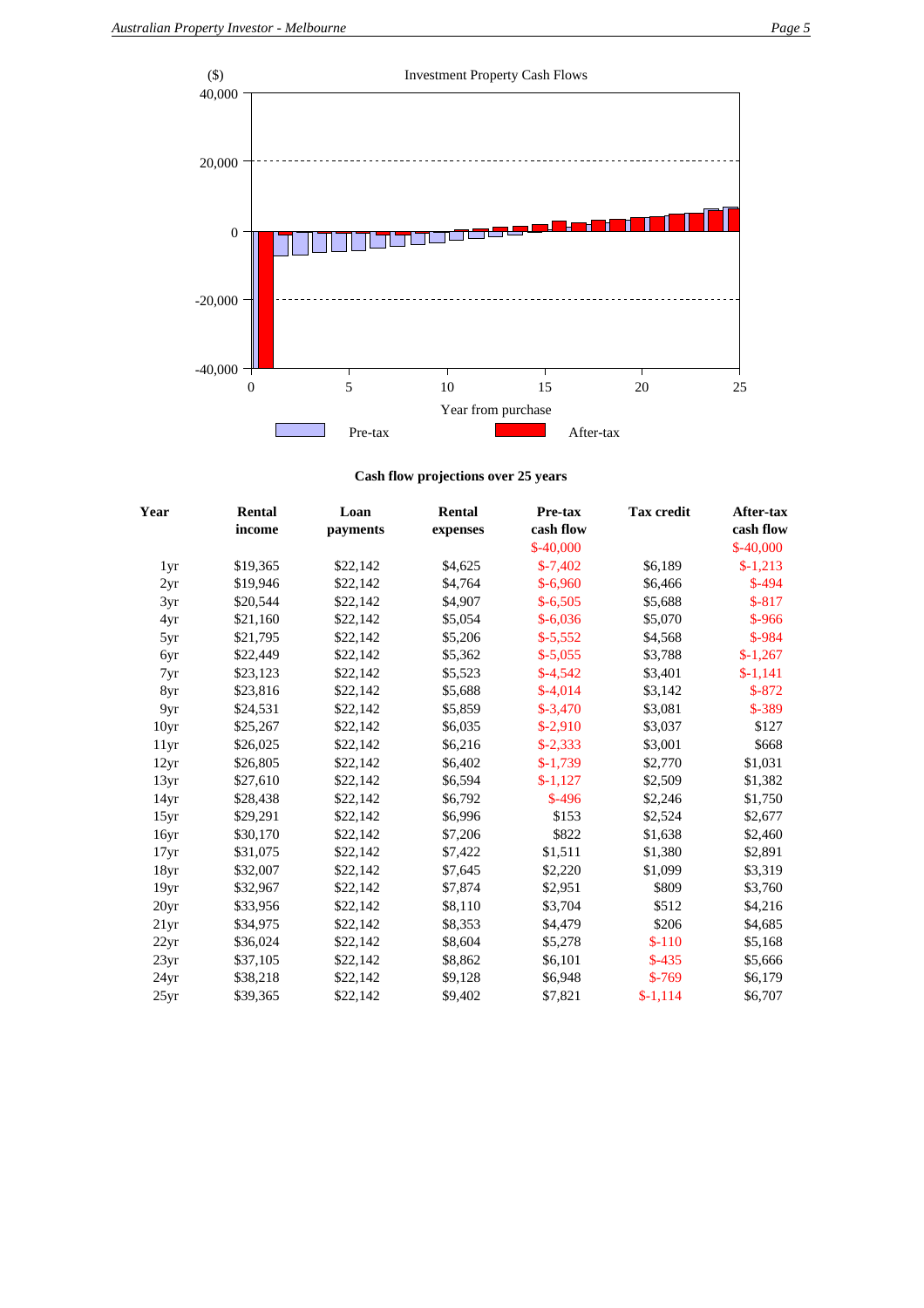## Who pays the cost (1st year)?



## **Projections over 25 years**

| Year             | <b>Interest</b> | <b>Rental</b> | <b>Total</b> | Rent     | <b>Tax credit</b> | Cash      |
|------------------|-----------------|---------------|--------------|----------|-------------------|-----------|
|                  | costs           | expenses      | cost         | (tenant) | (taxman)          | (you)     |
| 1yr              | \$22,142        | \$4,625       | \$26,767     | \$19,365 | \$6,189           | \$1,213   |
| 2yr              | \$22,142        | \$4,764       | \$26,906     | \$19,946 | \$6,466           | \$494     |
| 3yr              | \$22,142        | \$4,907       | \$27,049     | \$20,544 | \$5,688           | \$817     |
| 4yr              | \$22,142        | \$5,054       | \$27,196     | \$21,160 | \$5,070           | \$966     |
| 5yr              | \$22,142        | \$5,206       | \$27,348     | \$21,795 | \$4,568           | \$984     |
| 6yr              | \$22,142        | \$5,362       | \$27,504     | \$22,449 | \$3,788           | \$1,267   |
| 7yr              | \$22,142        | \$5,523       | \$27,665     | \$23,123 | \$3,401           | \$1,141   |
| 8yr              | \$22,142        | \$5,688       | \$27,830     | \$23,816 | \$3,142           | \$872     |
| 9yr              | \$22,142        | \$5,859       | \$28,001     | \$24,531 | \$3,081           | \$389     |
| 10 <sub>yr</sub> | \$22,142        | \$6,035       | \$28,177     | \$25,267 | \$3,037           | $$-127$   |
| 11yr             | \$22,142        | \$6,216       | \$28,358     | \$26,025 | \$3,001           | $$-668$   |
| 12yr             | \$22,142        | \$6,402       | \$28,544     | \$26,805 | \$2,770           | $$-1,031$ |
| 13yr             | \$22,142        | \$6,594       | \$28,736     | \$27,610 | \$2,509           | $$-1,382$ |
| 14yr             | \$22,142        | \$6,792       | \$28,934     | \$28,438 | \$2,246           | $$-1,750$ |
| 15yr             | \$22,142        | \$6,996       | \$29,138     | \$29,291 | \$2,524           | $$-2,677$ |
| 16yr             | \$22,142        | \$7,206       | \$29,348     | \$30,170 | \$1,638           | $$-2,460$ |
| 17yr             | \$22,142        | \$7,422       | \$29,564     | \$31,075 | \$1,380           | $$-2,891$ |
| 18yr             | \$22,142        | \$7,645       | \$29,787     | \$32,007 | \$1,099           | $$-3,319$ |
| 19yr             | \$22,142        | \$7,874       | \$30,016     | \$32,967 | \$809             | $$-3,760$ |
| 20 <sub>yr</sub> | \$22,142        | \$8,110       | \$30,252     | \$33,956 | \$512             | $$-4,216$ |
| 21 <sub>yr</sub> | \$22,142        | \$8,353       | \$30,496     | \$34,975 | \$206             | $$-4,685$ |
| 22yr             | \$22,142        | \$8,604       | \$30,746     | \$36,024 | $$-110$           | $$-5,168$ |
| 23yr             | \$22,142        | \$8,862       | \$31,004     | \$37,105 | $$-435$           | $$-5,666$ |
| 24yr             | \$22,142        | \$9,128       | \$31,270     | \$38,218 | $$-769$           | $$-6,179$ |
| 25yr             | \$22,142        | \$9,402       | \$31,544     | \$39,365 | $$-1,114$         | $$-6,707$ |